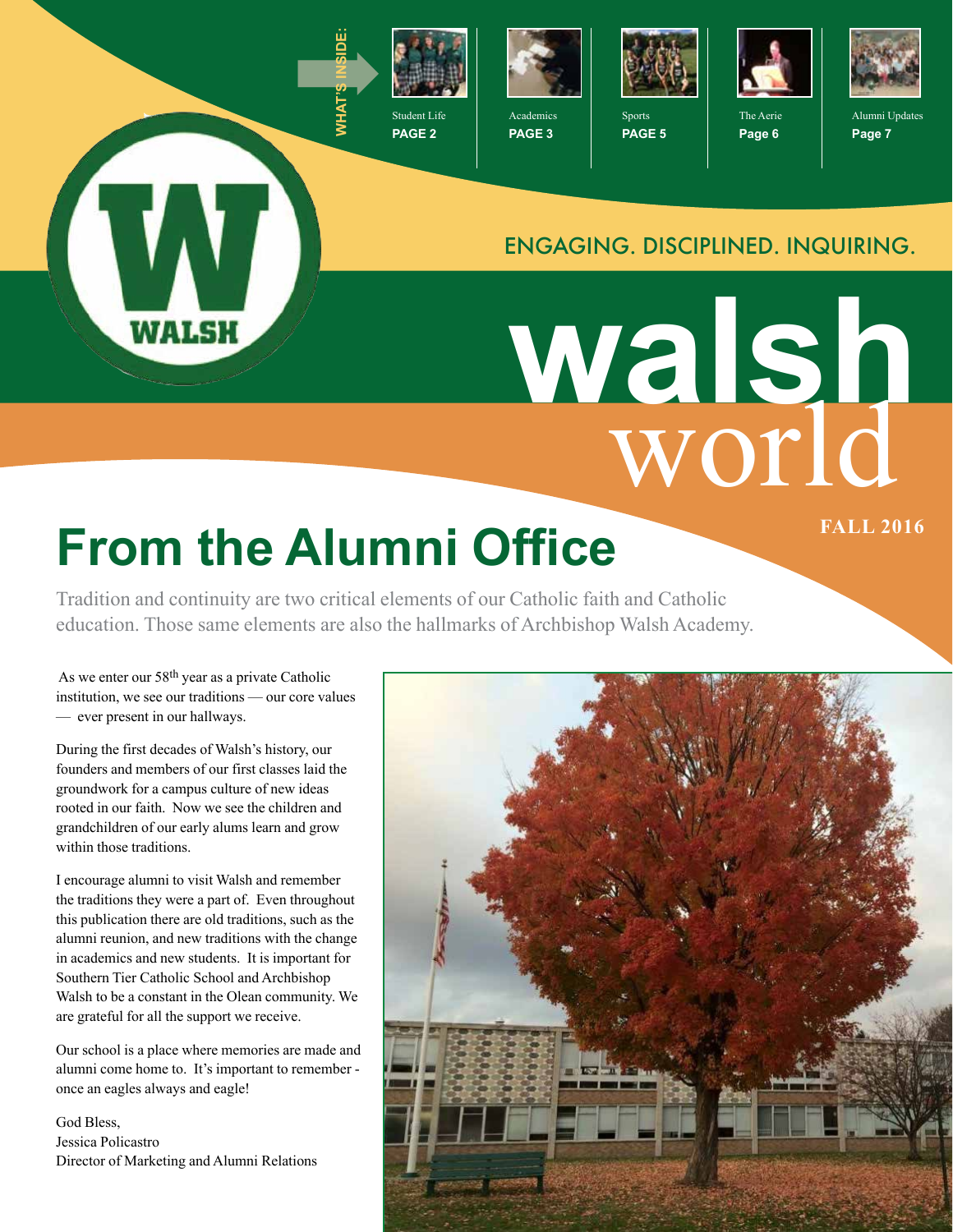# **A Diverse Student Population**

Enrollment is on the rise at STCS/Walsh! We are 195 students strong as of this article, with 52 new students gracing our hallways this year.



*Kelly Fitzgerald 11th grade , Tioga Simpson 11th grade, Sofie Garvin 11th grade, Hanna Holdernig from Austria, and Luca Preuss from Germany*

That also means that many new families have joined our wonderful school community! You may wonder what the STCS/ Walsh population looks like in 2016. Here is an idea - about 50% of our students are Catholic, with the other 50% being religious affiliations of Christian, Longhouse, Buddhist, Non-Denominational, Non-Religious, etc. About half of our students are from the Olean area, but we do reach as far as Ellicottville,

Salamanca, Cuba, Bradford, and even Shinglehouse! We have a student body that consists of 41% ethnic diversity, with 48 students from the Seneca Nation of Indians. We also have 9 foreign exchange students in our high school from the following countries - Austria, Germany, Italy, Estonia, Japan, Serbia, Denmark, and Norway. Each year we typically only have 1 foreign exchange student but so many of our generous families stepped forward and were willing to host this year! Students also come from a wide range of socio-economic backgrounds, but there is a common thread in all - their

parents and guardians have chosen a faith-based, private education for them. This is an environment where their child can flourish in a more intimate educational setting of smaller classes, engage in a challenging curriculum that preps them for college and beyond high school, and be among dedicated teachers and staff that provide guidance and values that are an extension of the home. If you have not been to the school in a while, we invite you to visit us for a personal tour. I would be happy to show you what STCS/Walsh is all about...you will be impressed!

~ *Mary Beth Garvin, Director of Admissions and Student Life*

# **aCross The World**



*Mrs. Mary Lou Plesac & Mr. Rand McCoy*

Archbishop Walsh hosted a visitor from across the globe this past summer. Our school was contacted by Mr. Mark Antulov, principal of Prendiville Catholic College of Perth Western Australia. This school, which houses grades 7 through 12, chose to celebrate their 30th year by undertaking an ambitious project --"*aCROSS the World*".

Their goal was to place a uniquely crafted glass cross in one Christian Institution in every country around the world.

The crosses are fused glass pieces, handcrafted by the students. No

two are the same. The crosses link to the glass windows in their school chapel – the Good Shepherd Chapel. Our school was chosen to receive one of the crosses due to a connection to one of Prendiville's teachers: Mr. Rand McCoy, who teaches mathematics and religion, grew up in Olean. Some of the Walsh alum may even know him, as he was a friend and relative to many who did attend Walsh.

Mr. McCoy hand delivered the beautiful glass cross this past July. Mrs. Mary Lou Plesac, Director of Spiritual Life, and Mrs. Mary Beth Garvin, Director of Admissions and Student Life, gratefully accepted on behalf of Archbishop Walsh. The cross finds a home in our school chapel -- the St. Sebastian Chapel.

As Mr. Antulov said, "We aspire to be globally linked through our spirituality and hope that, in sharing our crosses with you, we will connect Prendiville in spirit with your community. Each beautiful cross is a statement of optimism, joy and celebration of a hopeful future for our youth. It is a reminder of our Christian heritage and the central place of

Jesus in our daily lives."

~ *Mary Lou Plesac, Director of Spiritual Life*



*Glass cross created by students in Australia*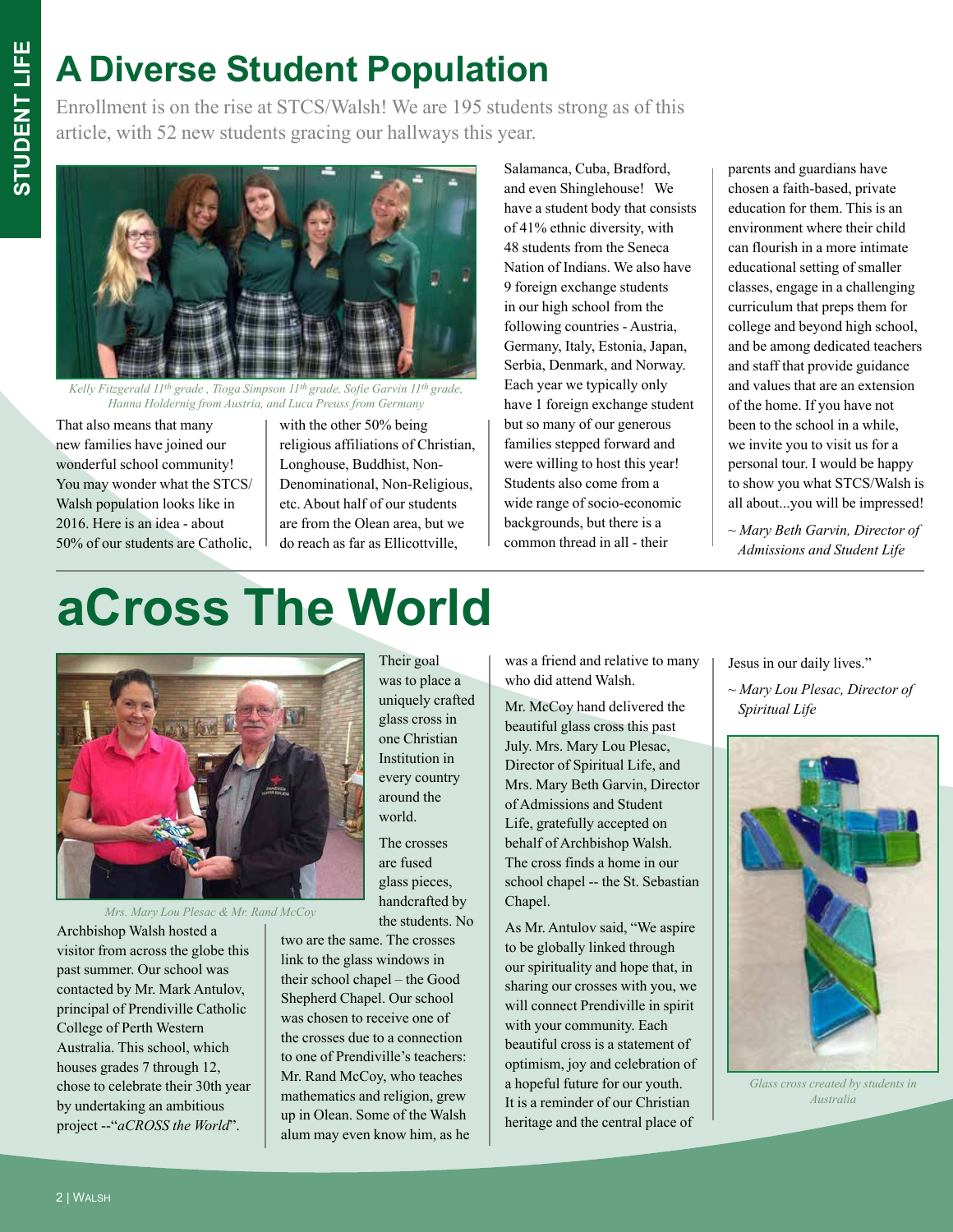#### **IB Diploma Programme Update**

On Oct. 18, 11 IB Diploma candidates visited the University of Rochester for a workshop on researching and drafting extended essays. The university is regarded as one of the top research institutions in the country.



The University of Rochester librarians worked with nearly 200 students from IB schools in Western New York. Students were able to get one-on-one support from the university library staff. The extended essay is an intensive, self-directed, investigative research project that Diploma candidates must complete during the course of their junior and senior years. Students have the option of exploring a topic in

biology, English, economics, visual arts, Spanish, or math. Past essays by students explored topics such as the possibility of an end to original music, an exploration of narrative voice in modern American literature, and the economic impact of the Olympics on a host city.

*~ Danielle Michel, IB Coordinator*

### **Memorial Locker Dedication**

Archbishop Walsh Academy dedicated its new high school lockers on June 1 as the late Dr. John J. Watson '84 Memorial Lockers.

Also dedicated that day were four lockers to specific individuals: Dave Ash '68, Bill Smith '68, Rob Ruby '68, and Paul Stevenson '70. Thomas Manko, president and principal of Southern Tier Catholic School and Archbishop Walsh Academy, opened the event by welcoming guests. After a short speech he was followed by Dr. Leslie Raymore Watson, wife of

John Watson. Leslie spoke about the time her husband spent at Walsh and how her children were also enjoying the benefits of a Walsh education. Family members of those for whom the other lockers were named also offered words about their loved ones. Since then, another locker was dedicated in memory of Vince Bassanelli '71 by the Bassanelli family.

*Mr. Thomas Manko delivering his welcome speech*



Those wishing to dedicate a locker should contact Jessica Policastro by email at Jessica. policastro@ walshstcs.org or phone, 716-372- 8122.

### **IB MYP Programme at STCS/ Walsh**



*Students within the IB Programme Walsh Student working on a project*

Archbishop Walsh Academy has had great success in offering the International Baccalaureate Diploma Programme for grades 11– 12. We are now in the process to bring the IB Middle Year Programme (MYP) to Southern Tier Catholic School (STCS) and Archbishop Walsh Academy students for grades 5- 10. STCS/Walsh is currently in the candidacy phase of the application process.

The Middle Years Programme includes:

- rigorous learning objectives
- a student-centred approach to teaching
- international perspectives
- concern for the whole child
- sustained teaching and learning in more than one language
- a focus on learning how to learn
- the development of flexible thinking that prepares students to evaluate information critically and apply knowledge in complex, unfamiliar situations.

The MYP teaches tools for lifelong learning and fosters responsible attitudes that help students discover how to use what they learn to take principled act ion. The MYP's focus on independent learning makes it the ideal preparation for the IB Diploma Programme.

*~ Nate Farnum, Guidance Counselor*

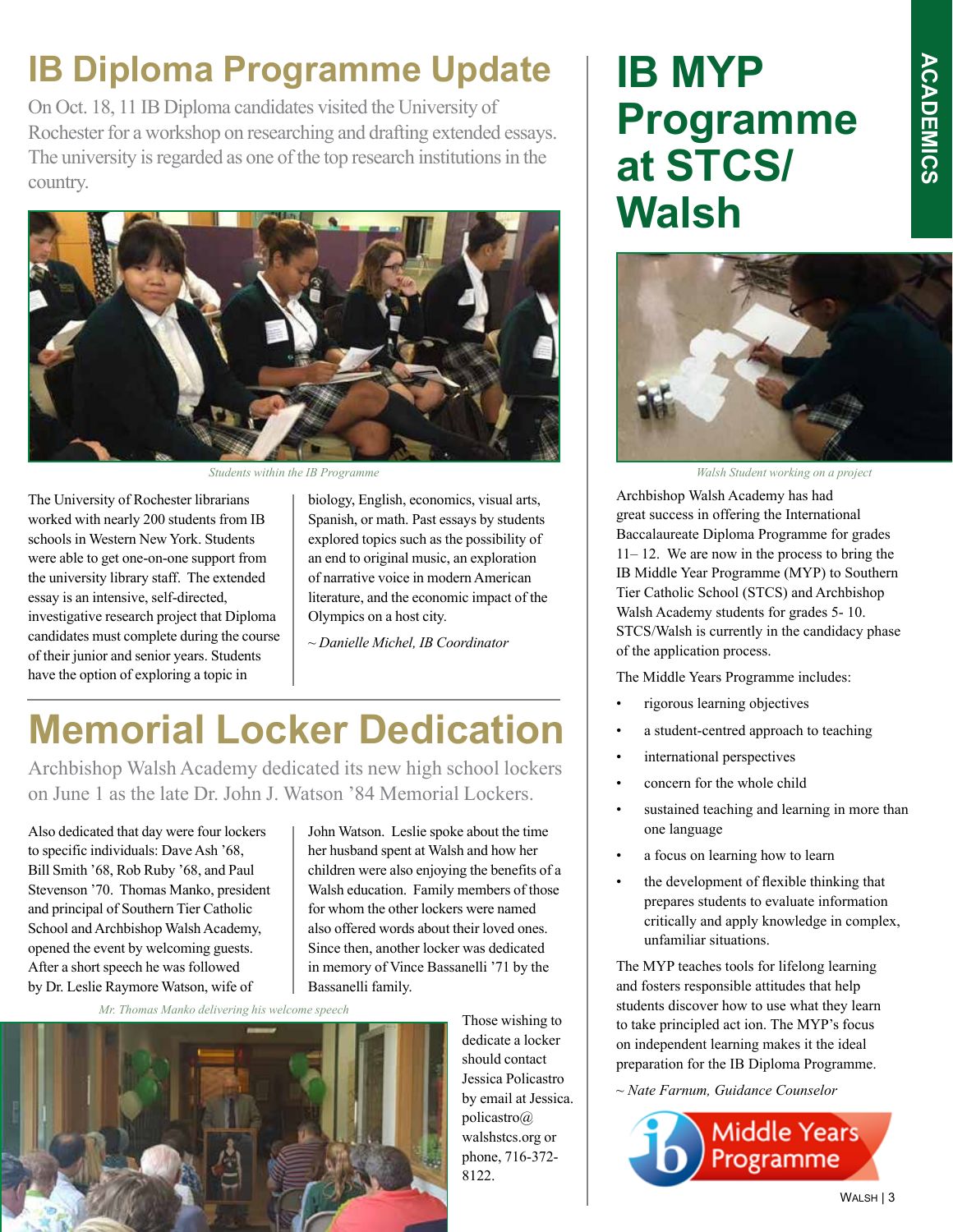#### **Presidents' Message**

Our school year began in August with a most enjoyable first annual Alumni and Friends Golf Tournament followed by the Annual Alumni Reunion Banquet on Saturday, August 6. The Golf Tournament was a tremendous success with sixteen teams joining the fun on a postcard, picture-perfect weather day at the St. Bonaventure University Golf Course.

The festivities carried over to Don's Tavern in Olean with refreshments and prizes. Kudos to Mr. Pete Ebert, Athletic Director, for his Herculean efforts to organize a successful ninehole tournament. There is talk about expanding to 18 holes. Mr. Ebert, are you ready? Alumni, are you ready? Later that evening, a record breaking 94 Alumni were "Welcomed Home" for the Alumni Reunion Banquet. While our mantra is "what happens at the Walsh Alumni Reunion stays at the Walsh Alumni Reunion," I do now know the history and the "secrets" about the old Radio Station in the custodial closet under the stairwell and piping music into the cafeteria. Bravo to Mrs. Jessica Policastro, Director of Alumni Relations and Marketing, for creating this memorable evening!

Turning our attention to more recent events, the Walsh/STCS Annual Bonfire and Tailgate Party held on September 30 was a huge success. The pizza, beverages and homemade taste treats were plentiful, and satisfied a hungry crowd of students, parents, friends, administrators, faculty and staff who were busy throughout the evening playing tug-of-war, the new fad games, "Pickle Ball" and "Spike Ball," tossing the old football "pigskin" and finding "Ultimate Frisbee" a challenge. We commend Nate Smith, Class of '93, Theresa Smith, and Adam Bailey for ensuring the bonfire brightened the Olean skyline all evening.

Please also join me in commending Theresa Smith, Eagles Gala Auction Director, for providing the prerequisite ingredients of leadership, organization and vision for our most successful and wonderful Eagles Gala Auction and Banquet. Theresa and her committee are the quintessential volunteers who devoted hours of their time and many of their personal resources to create "Masquerade" for our enjoyment, and which enabled us to support our children through Catholic education. From the bottom of our hearts, thank you to all who supported us in this fundraiser!

Archbishop Walsh Academy and Southern Tier Catholic School are 195 students strong this year, which is our largest enrollment in four

*Marcus Esposito, 9th grade showing Alec Meyer, 6th grade how to tie his tie*

years. Indeed, the Montessori School is the international model for early childhood growth and development. Our elementary "common sense curriculum" provides our students with a strong and solid basis for their religious and core values, academic growth and social emotional development. Moreover, our senior high school International Baccalaureate Degree Program is enhanced with the addition this year of our candidacy for the International Baccalaureate Middle Years Program.

Our dedicated professional faculty and staff also reflect our commitment to international and higher education influences. Two of our faculty hail from Columbia and teach Spanish, religion, and technology, and they coach soccer as well. Another faculty member is the St. Bonaventure University Economics Department Chair. Our College Placement Counselor holds a doctorate and guides our students and their parents through the college application process, providing amazing results. Yet another faculty member is an adjunct professor at Pitt-Bradford and teaches Theory of Knowledge to the International Baccalaureate Degree Program students, while also serving as our International Baccalaureate Degree Program Director. To all of our faculty and staff, I thank you for a job well done!

Academic rigor, religious education, teamwork, significant reading and research and writing and public speaking, athletics, electives, co-curricular activities blend together to create a wonderful educational program for our students who are intelligent, creative, dedicated, industrious, and caring.

Your continued support makes a significant difference to each and every one of our students.

Thank you and May God Bless You!

Pax et Bonum Thomas J. Manko School President



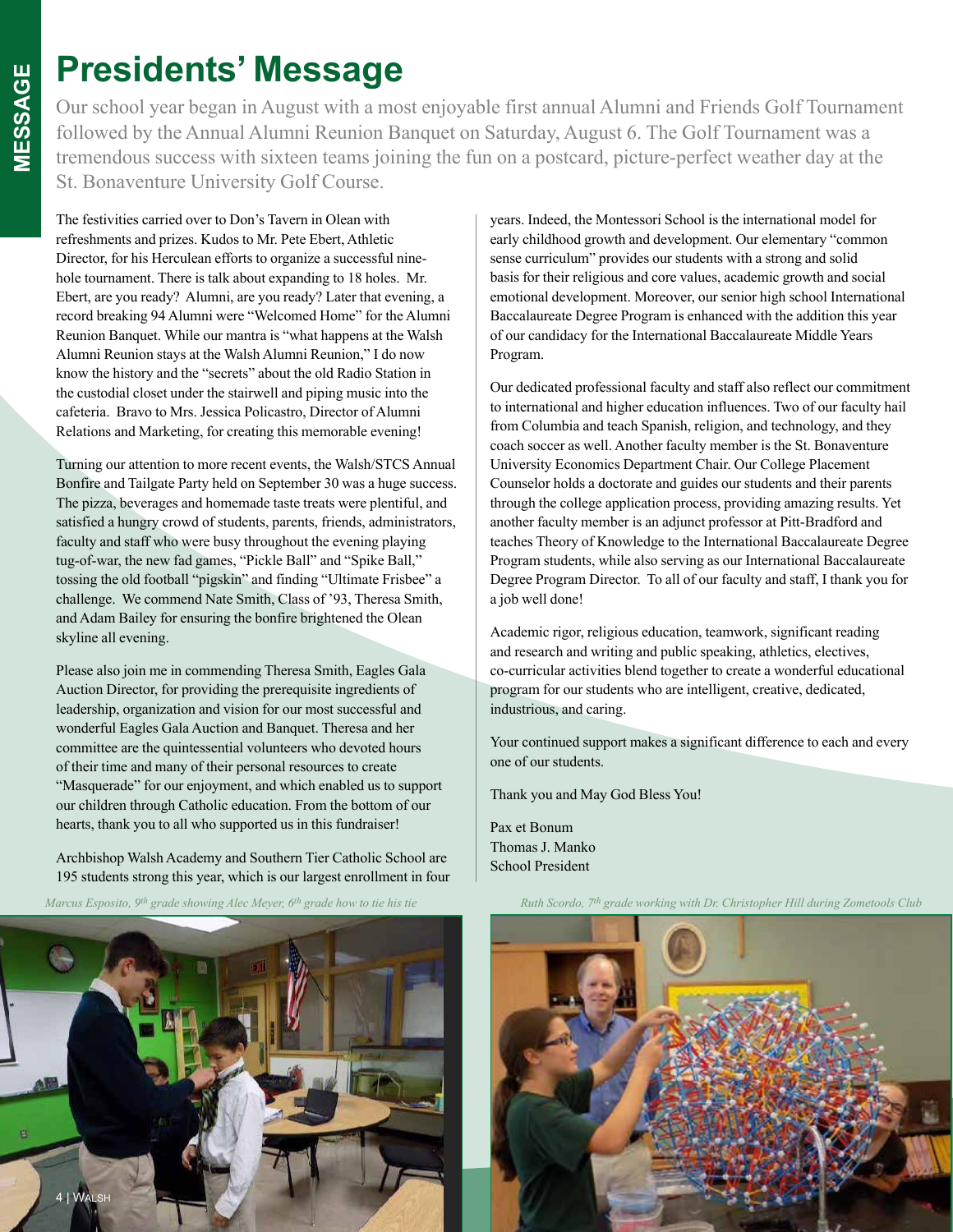## **Athletic Programs Continue to Grow**

Fall Sports at Walsh are alive and well! We are experiencing the highest number of fall sport athletes in several years.

Varsity and modified cross country teams, coached by Justin Shumaker, have participated in six invitationals, highlighted by Mykayla Shaw's excellent outing at the McQuaid invitational. She finished 20th out of 299 runners! Our volleyball team, coached again by Nate Farnum, is in the midst of an excellent season thanks to the strong leadership of the senior team members, along with some quality contributions from a few underclassmen. Varsity soccer, coached by newcomers Lorena Vargas and Andres Cabrera, put together back-to-back wins for the first time in two years and is positioned well for the program's first ever playoff win!

Of course, you can't talk about Walsh sports without talking about basketball. Both the boys and girls teams, coached by Andy Moore and Emil Ash respectively, have been hard at work attending open gyms and weight room sessions to prep for another fun and challenging season. The boys will look to defend their Monsignor Martin B Division championship while the girls team will look to regain their title of IAC Champions from 2014.

~ *Pete Ebert, Athletic Director*



### **2016 Eagles Gala Auction: Masquerade!**

This year's auction, held October 15, had a jazzy, old Olean feel which set the stage for this year's "masquerade" themed event. The decorations transported guests to a simpler, more elegant time with wrought iron balconies and masquerade masks. Dinner was catered by the Brother's Bistro and the menu took taste buds on a journey through the south.

Items auctioned that night included one week in the Dominican Republic; a week in Kissimmee, Fla., during winter break; men's and women's Olympic Gold Team Signed Basketballs; Hall of Fame Room passes for St. Bonaventure University's first men's basketball season game against St. Francis University; Hall of Fame Room passes for St. Bonaventure University's men's basketball game against Canisius; autographed Sabres



hockey sticks; and Sister Regina's Homemade Pie-For-A-Month among other items.

The evening was a huge success and we can't wait to see what next year will bring.

We would like to give a special thanks to our major sponsors: A Jason Clemons Salon, Brady & Swenson, PC, Community Bank, Dresser-Rand, Franciscan Sisters of Allegany, NY, INC, Olean General Hospital, Rock City Park & Worth W. Smith Company, St. Bonaventure University, St. Mary of the Angels Roman Catholic Church and Wayne Companies, the Powers Family, and Petruzzi Insurance Agency.

*Eagles Gala Auction Student volunteers at the auction*

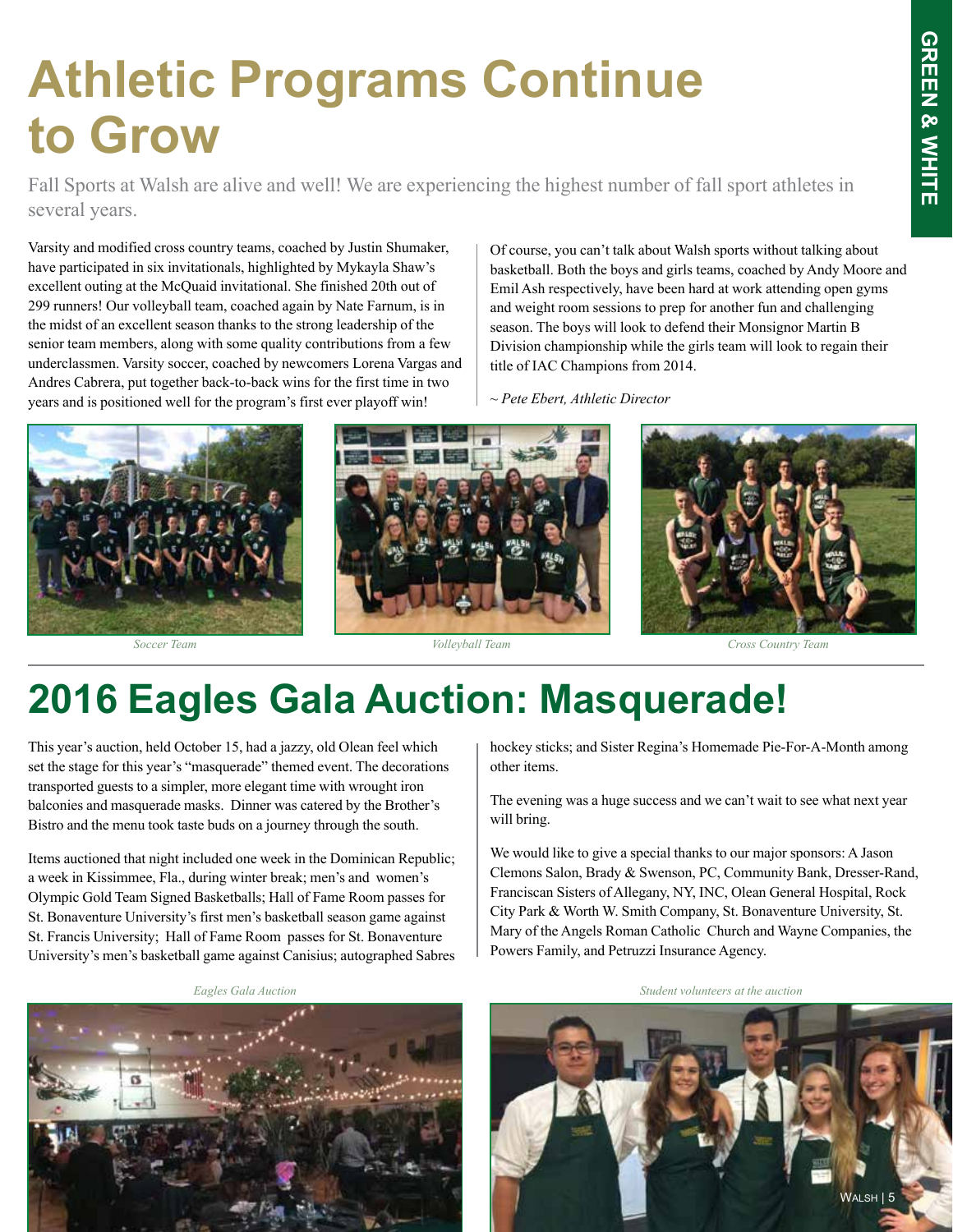# **Alumni Spotlight**



This year Archbishop Walsh Academy graduated another distinguished group of seniors. The ceremony was held on June 3, 2016, at the Regina A. Quick Center for the Arts on the St. Bonaventure University Campus. We were honored to have Nate Smith '93 as our guest speaker.

Mr. Nate Smith, a member of the Archbishop Walsh Class of 1993, is a distinguished member of the Greater Olean Community as a businessman, elected official, husband, father, and Archbishop Walsh alumni. Mr. Smith was born in 1975 in Bradford, Pennsylvania and spent his elementary and middle school years in Sebastian, Florida, with summers spent in the Olean area. He enrolled in Archbishop Walsh High School as a sophomore and successfully completed Walsh's rigorous academic curriculum in three years. When reminiscing about his classroom teachers, Mr. Smith mentions with affection and appreciation Mr. Ed Butler, the building principal; Sister Rosemary Higgins, his mathematics teacher; Mrs. Walker, his Spanish teacher; and Ms. Paula "Woz", Physics Teacher.

Mr. Smith was the consummate teammate and tried his hand at several interscholastic athletics and extracurricular activities for the personal growth experiences, friendships, and healthy lifestyle that they provided. He participated in basketball, football, soccer and wrestling. Mr. Smith's favorite club and sport was the Ski Club of which he was a three year member and whose advisor, "Skip" Foster, Mr. Smith cites as an influence upon him and "great guy".

Upon graduation for Walsh and before enrollment in college, at the young age of seventeen Mr. Smith took an 8,000 mile motorcycle trip around the United States where his adventures influenced the young man's perspective about our country and human nature. Buoyed by these experiences Mr. Smith enrolled at Penn State University majoring in Finance. As part of his collegiate experiences at Penn State, Mr. Smith was inducted into the Omicron Chapter of the Phi

Kappa Tau Fraternity and began his extensive international travels which included the former Soviet Union, Western Europe, the Caribbean, and Central America. During one summer Mr. Smith also served as an intern for McKean County District Attorney, Mr. Jay Paul Kahle, Esq.

While the law beckoned Mr. Smith as a career he chose to pursue business and service as an elected public official and Walsh trustee. Mr. Smith is a third generation owner and operator of Worth W. Smith Company. Since its humble beginnings in 1929, Worth W. Smith Company now owns and operates five locations in New York State and Pennsylvania. Three of these five locations have been added under Mr. Smith's stewardship since 2000. Other business interests include various rental and investment properties.

Mr. Smith is known for his community spirit and sense of civic duty. The City of

*Class of 2016*

Olean has benefited from Mr. Smith's service as a three-term Councilman who represents Alderman Ward 6. For the past five years he has been a member and President of the Walsh Foundation Board and recently his wife, Theresa Smith, and he began their first three-year terms as members of the Archbishop Walsh Academy and Southern Tier Catholic Board of Trustees. Mr. Smith is a licensed auctioneer with credits from numerous community events such as the Genesis House, Senator Catharine Young's campaign events, Olean General Hospital and the Eagles Gala Auction. He is also a presence during the Walsh and Southern Tier's annual St. Patrick's Day Celebration.

Mr. Smith is married and he and his wife, Theresa, are the proud parents of four children: Zane, grade 7; Lena, grade 5; Ava, grade 4; and Sage, grade 2. All children attend Southern Tier and display their parents' commitment to school, community, humility, and work ethic.

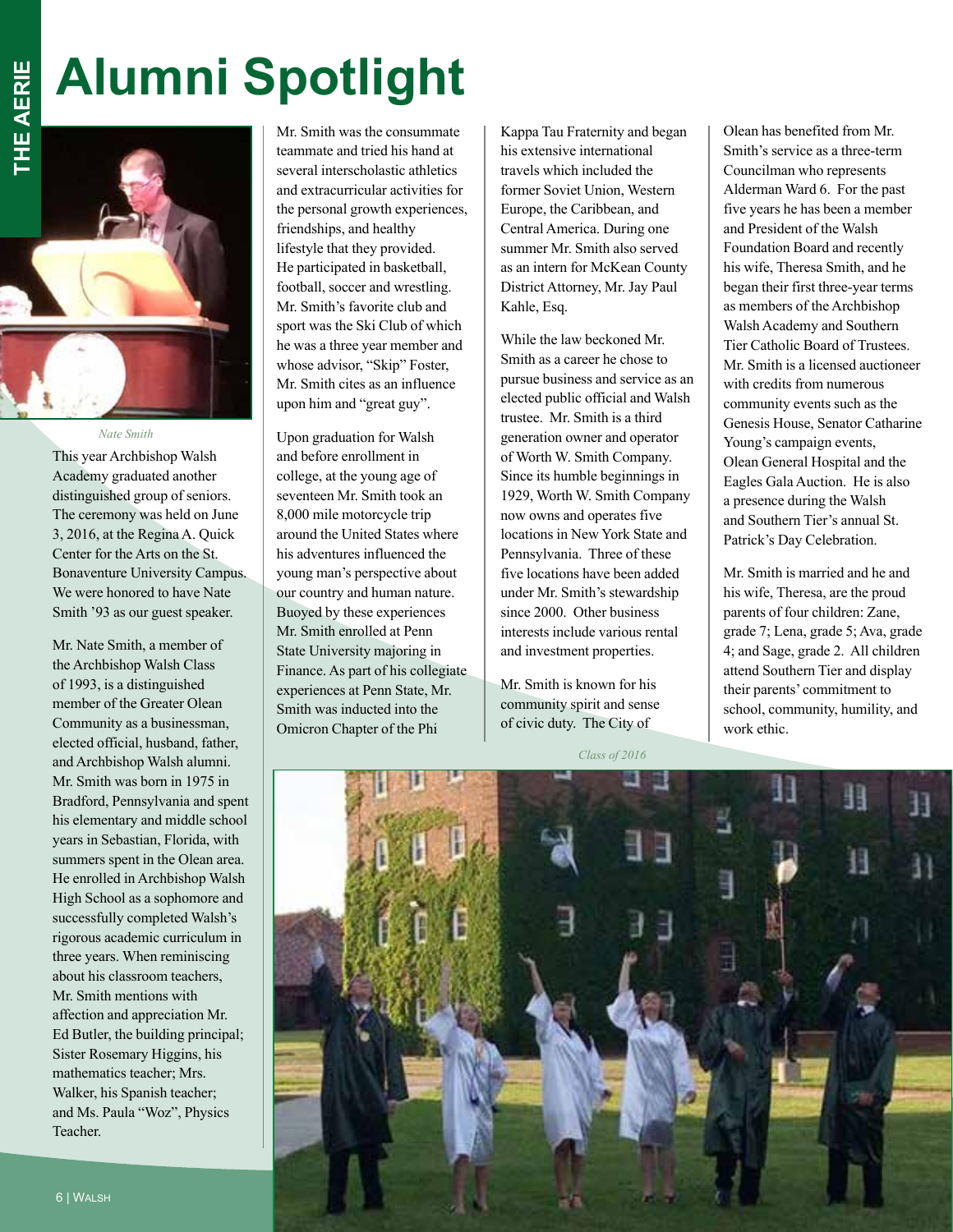### **Reunion 2016**

The 48th All-Alumni Reunion was held August 6, with graduating classes from 1961, 1966, 1971, 1976, 1981, 1986, 1991, 1996, 2001, 2006, 2011 receiving special recognition. Members of the Class of 1966 celebrated their 50th year.



This year was the first Annual Alumni & Friends Golf Tournament, held at the St. Bonaventure Golf Course. Seventeen teams played nine holes and competed for prizes. Each hole was sponsored by a local business.

 The reunion dinner and dance started with guided tours of Archbishop Walsh Academy and Southern Tier Catholic School. Many alumni took the tours to see the classrooms and reminisce about their days walking the halls. There were 94 guests in attendance and the gym was decorated in Walsh's colors, with yearbooks and memorabilia filling the space. After the meal, Walsh and STCS President Thomas J. Manko

*Class of 1966*

offered remarks and thanked everyone for attending. He also congratulated the Class of '66 on celebrating 50 years. The evening finished with dancing

and much laughter.

We were honored to have so many Walsh alumni in attendance and look forward to another year of memories.

*Watch your mailbox for more information about next year's* 

*49th All-Alumni Reunion & Golf Tournament, slated for the weekend of August 4th, 5th and 6th in 2017*.

*Reunion Celebration*